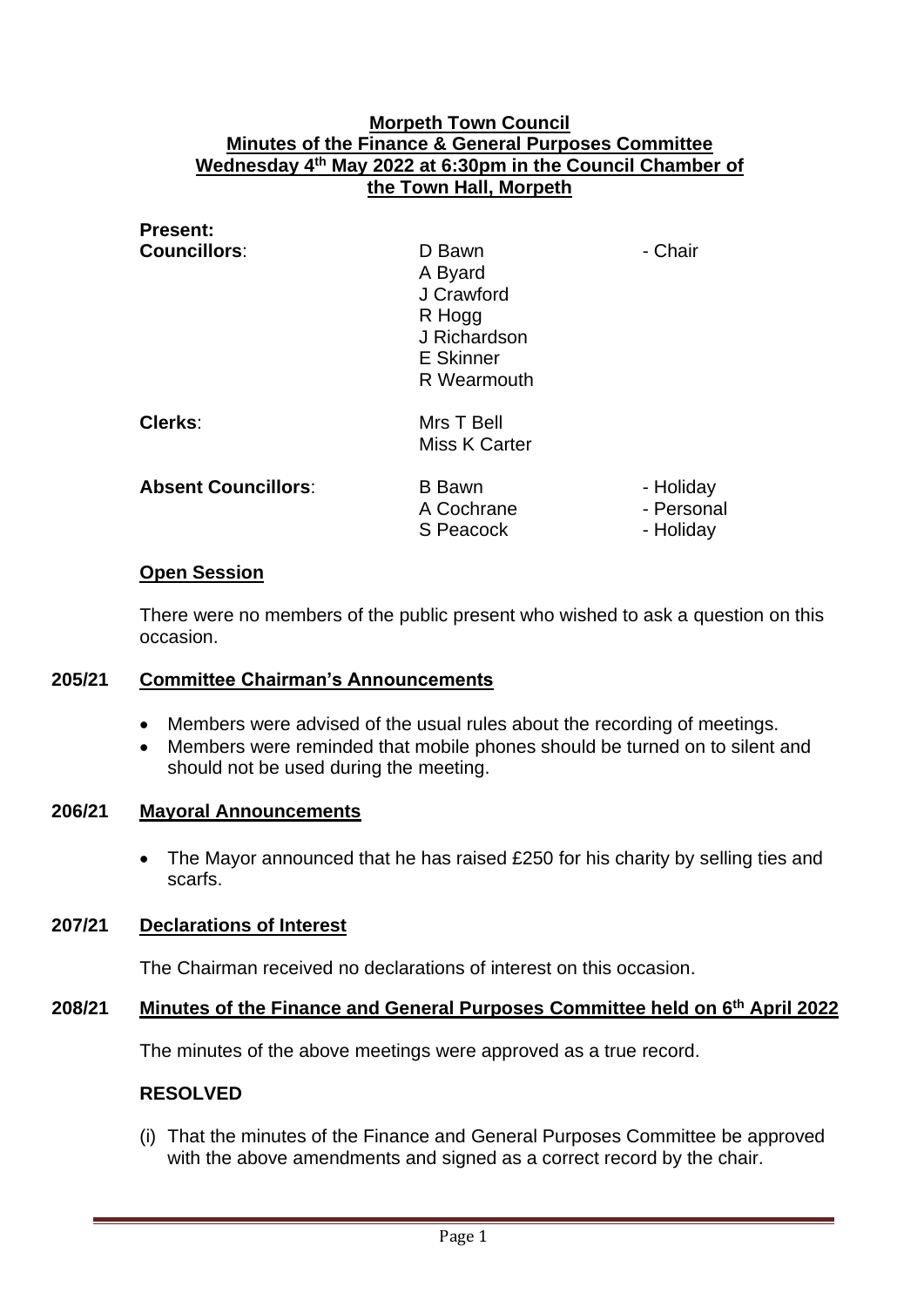# **209/21 Authorisation of Payments**

The payment list for April 2022 was circulated for consideration.

# **RESOLVED**

(i) That members agreed the amended payment lists for April 2022, totalling £4,937.34.

## **210/21 Subsidies 2021/22**

Members were provided for information documents from the following organisations in relation to their 2021/22 subsidy:

- Barnabas Safe and Sound
- Contact Morpeth Mental Health
- Ellington Colliery Band
- Morpeth and District Red Squirrels
- NEFirst Credit Union

Members agreed that the reports were an accurate reflection of how the subsidies are used.

#### **RESOLVED**

(i) Information duly noted.

#### **211/21 Small Grant Application**

Members were asked to consider a Small Grant Application from Morpeth Fair Day.

The Clerk advised that the application had been approved last year, but that the event had not been able to take place and the grant was returned.

Cllr D Bawn advised members that he has sponsored a Glow Up Morpeth event which will take place on Fair Day. Young people can dress up with makeup and wigs etc. and will be judged by himself and Cllr Byard. The winner of the competition will receive £100.

# **RESOLVED**

(i) Information duly noted and the grant was agreed.

There was no other business to discuss and the meeting concluded at 6:37pm with Councillors D Bawn, A Byard, J Crawford, R Hogg, J Richardson, E Skinner and R Wearnouth present.